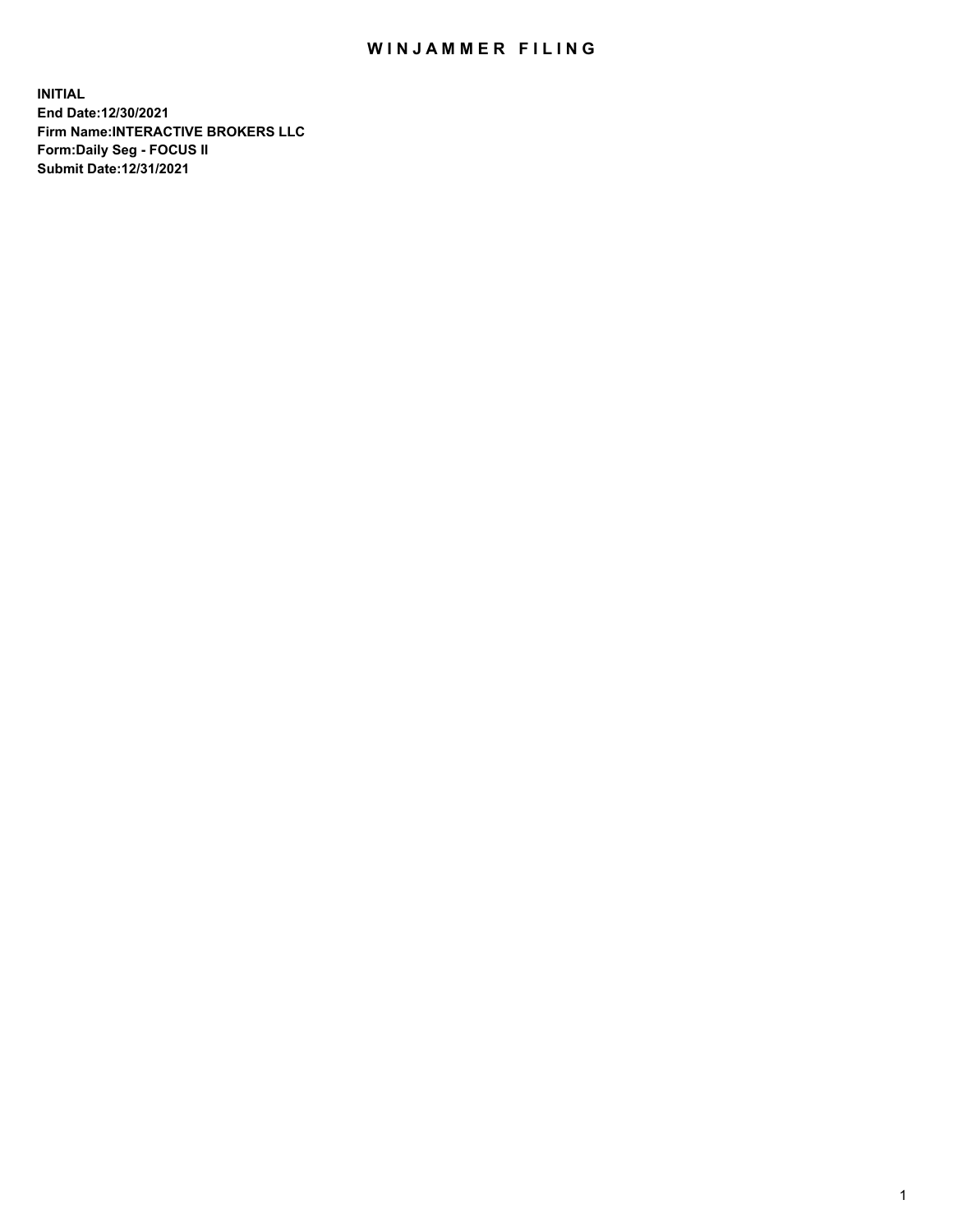**INITIAL End Date:12/30/2021 Firm Name:INTERACTIVE BROKERS LLC Form:Daily Seg - FOCUS II Submit Date:12/31/2021 Daily Segregation - Cover Page**

| Name of Company                                                                                                                                                                                                                                                                                                                | <b>INTERACTIVE BROKERS LLC</b>                                                                           |
|--------------------------------------------------------------------------------------------------------------------------------------------------------------------------------------------------------------------------------------------------------------------------------------------------------------------------------|----------------------------------------------------------------------------------------------------------|
| <b>Contact Name</b>                                                                                                                                                                                                                                                                                                            | James Menicucci                                                                                          |
| <b>Contact Phone Number</b>                                                                                                                                                                                                                                                                                                    | 203-618-8085                                                                                             |
| <b>Contact Email Address</b>                                                                                                                                                                                                                                                                                                   | jmenicucci@interactivebrokers.c<br>om                                                                    |
| FCM's Customer Segregated Funds Residual Interest Target (choose one):<br>a. Minimum dollar amount: ; or<br>b. Minimum percentage of customer segregated funds required:%; or<br>c. Dollar amount range between: and; or<br>d. Percentage range of customer segregated funds required between:% and%.                          | <u>0</u><br>$\overline{\mathbf{0}}$<br>155,000,000 245,000,000<br>0 <sub>0</sub>                         |
| FCM's Customer Secured Amount Funds Residual Interest Target (choose one):<br>a. Minimum dollar amount: ; or<br>b. Minimum percentage of customer secured funds required:%; or<br>c. Dollar amount range between: and; or<br>d. Percentage range of customer secured funds required between:% and%.                            | <u>0</u><br>$\overline{\mathbf{0}}$<br>80,000,000 120,000,000<br><u>00</u>                               |
| FCM's Cleared Swaps Customer Collateral Residual Interest Target (choose one):<br>a. Minimum dollar amount: ; or<br>b. Minimum percentage of cleared swaps customer collateral required:% ; or<br>c. Dollar amount range between: and; or<br>d. Percentage range of cleared swaps customer collateral required between:% and%. | $\overline{\mathbf{0}}$<br>$\underline{\mathbf{0}}$<br>$\underline{0}$ $\underline{0}$<br>0 <sub>0</sub> |

Attach supporting documents CH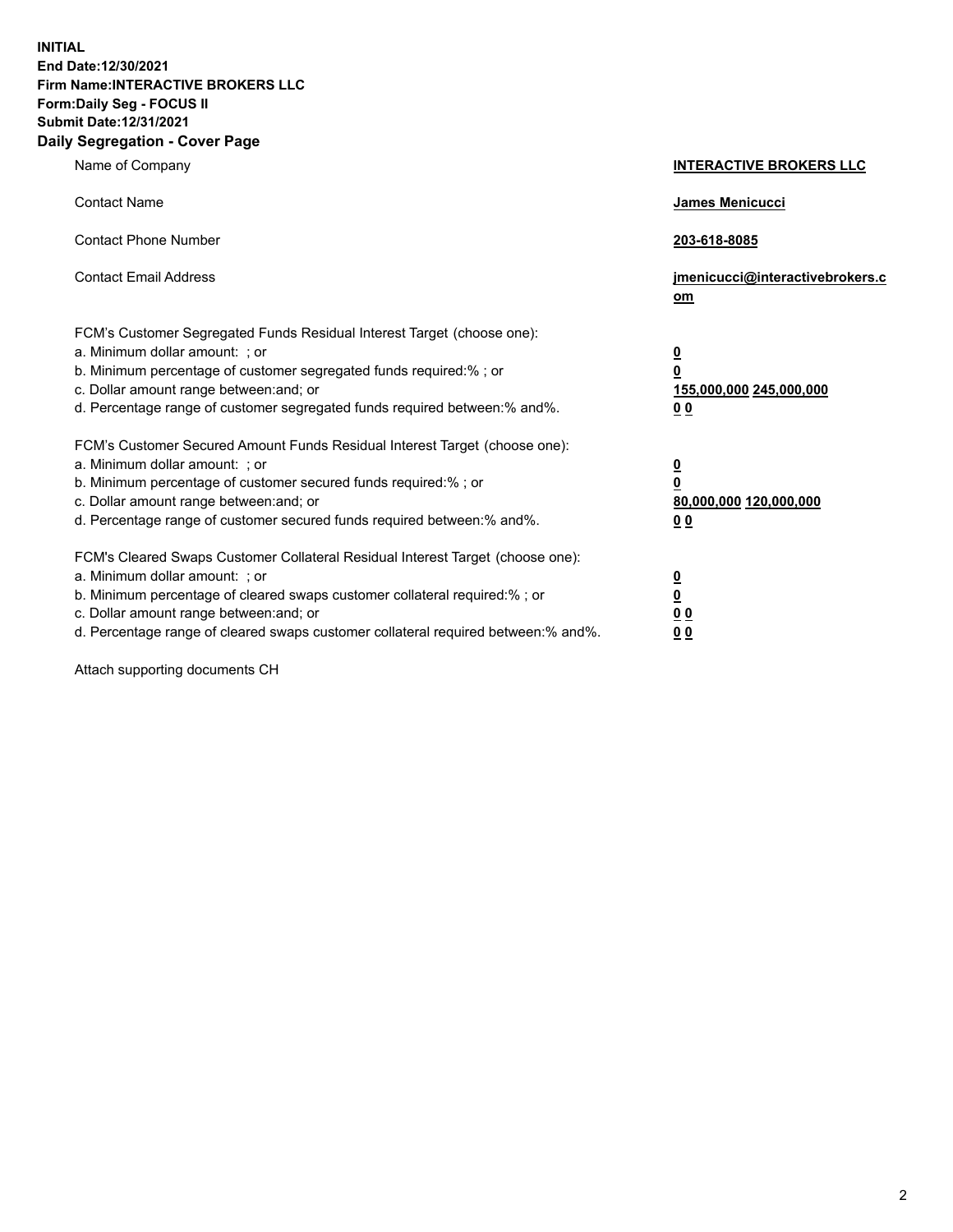## **INITIAL End Date:12/30/2021 Firm Name:INTERACTIVE BROKERS LLC Form:Daily Seg - FOCUS II Submit Date:12/31/2021 Daily Segregation - Secured Amounts**

|     | Daily Segregation - Secured Amounts                                                         |                                  |
|-----|---------------------------------------------------------------------------------------------|----------------------------------|
|     | Foreign Futures and Foreign Options Secured Amounts                                         |                                  |
|     | Amount required to be set aside pursuant to law, rule or regulation of a foreign            | $0$ [7305]                       |
|     | government or a rule of a self-regulatory organization authorized thereunder                |                                  |
| 1.  | Net ledger balance - Foreign Futures and Foreign Option Trading - All Customers             |                                  |
|     | A. Cash                                                                                     | $-686,532,987$ [7315]            |
|     | B. Securities (at market)                                                                   | $0$ [7317]                       |
| 2.  | Net unrealized profit (loss) in open futures contracts traded on a foreign board of trade   | 1,177,317,468 [7325]             |
| 3.  | Exchange traded options                                                                     |                                  |
|     | a. Market value of open option contracts purchased on a foreign board of trade              | 118,250 [7335]                   |
|     | b. Market value of open contracts granted (sold) on a foreign board of trade                | $-6,979$ [7337]                  |
| 4.  | Net equity (deficit) (add lines 1. 2. and 3.)                                               | 490,895,752 [7345]               |
| 5.  | Account liquidating to a deficit and account with a debit balances - gross amount           | 3,417 [7351]                     |
|     | Less: amount offset by customer owned securities                                            | 0 [7352] 3,417 [7354]            |
| 6.  | Amount required to be set aside as the secured amount - Net Liquidating Equity              | 490,899,169 [7355]               |
|     | Method (add lines 4 and 5)                                                                  |                                  |
| 7.  | Greater of amount required to be set aside pursuant to foreign jurisdiction (above) or line | 490,899,169 [7360]               |
|     | 6.                                                                                          |                                  |
|     | FUNDS DEPOSITED IN SEPARATE REGULATION 30.7 ACCOUNTS                                        |                                  |
| 1.  | Cash in banks                                                                               |                                  |
|     | A. Banks located in the United States                                                       | 207,220,063 [7500]               |
|     | B. Other banks qualified under Regulation 30.7                                              | 0 [7520] 207,220,063 [7530]      |
| 2.  | Securities                                                                                  |                                  |
|     | A. In safekeeping with banks located in the United States                                   | 150,264,000 [7540]               |
|     | B. In safekeeping with other banks qualified under Regulation 30.7                          | 0 [7560] 150,264,000 [7570]      |
| 3.  | Equities with registered futures commission merchants                                       |                                  |
|     | A. Cash                                                                                     | $0$ [7580]                       |
|     | <b>B.</b> Securities                                                                        | $0$ [7590]                       |
|     | C. Unrealized gain (loss) on open futures contracts                                         | $0$ [7600]                       |
|     | D. Value of long option contracts                                                           | $0$ [7610]                       |
|     | E. Value of short option contracts                                                          | 0 [7615] 0 [7620]                |
| 4.  | Amounts held by clearing organizations of foreign boards of trade                           |                                  |
|     | A. Cash                                                                                     | $0$ [7640]                       |
|     | <b>B.</b> Securities                                                                        | $0$ [7650]                       |
|     | C. Amount due to (from) clearing organization - daily variation                             | $0$ [7660]                       |
|     | D. Value of long option contracts                                                           | $0$ [7670]                       |
|     | E. Value of short option contracts                                                          | 0 [7675] 0 [7680]                |
| 5.  | Amounts held by members of foreign boards of trade                                          |                                  |
|     | A. Cash                                                                                     | -907,750,363 [7700]              |
|     | <b>B.</b> Securities                                                                        | $0$ [7710]                       |
|     | C. Unrealized gain (loss) on open futures contracts                                         | 1,176,834,267 [7720]             |
|     | D. Value of long option contracts                                                           | 118,250 [7730]                   |
|     | E. Value of short option contracts                                                          | -6,979 [7735] 269,195,175 [7740] |
| 6.  | Amounts with other depositories designated by a foreign board of trade                      | 0 [7760]                         |
| 7.  | Segregated funds on hand                                                                    | $0$ [7765]                       |
| 8.  | Total funds in separate section 30.7 accounts                                               | 626,679,238 [7770]               |
| 9.  | Excess (deficiency) Set Aside for Secured Amount (subtract line 7 Secured Statement         | 135,780,069 [7380]               |
|     | Page 1 from Line 8)                                                                         |                                  |
| 10. | Management Target Amount for Excess funds in separate section 30.7 accounts                 | 80,000,000 [7780]                |
| 11. | Excess (deficiency) funds in separate 30.7 accounts over (under) Management Target          | 55,780,069 [7785]                |
|     |                                                                                             |                                  |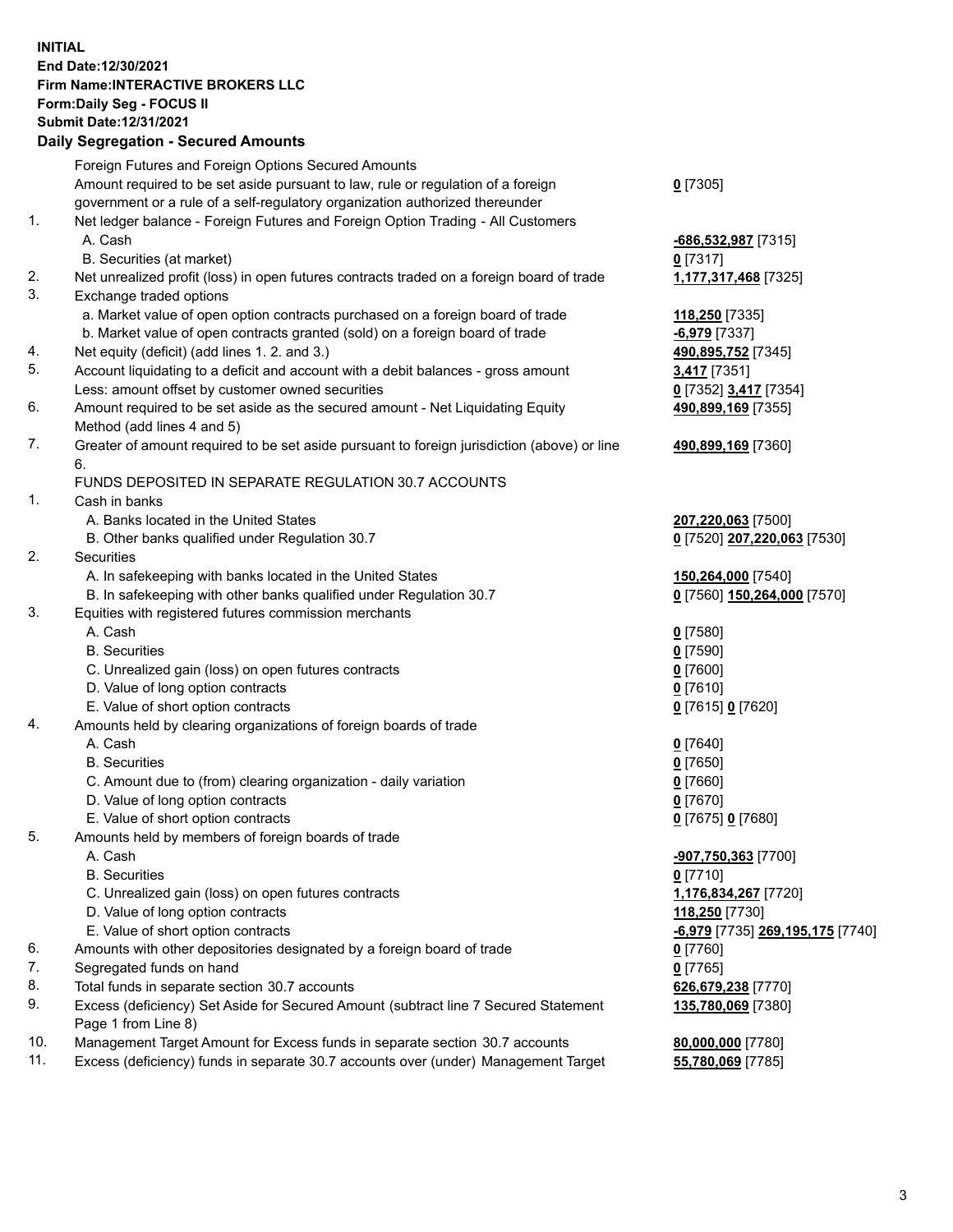**INITIAL End Date:12/30/2021 Firm Name:INTERACTIVE BROKERS LLC Form:Daily Seg - FOCUS II Submit Date:12/31/2021 Daily Segregation - Segregation Statement** SEGREGATION REQUIREMENTS(Section 4d(2) of the CEAct) 1. Net ledger balance A. Cash **7,669,730,544** [7010] B. Securities (at market) **0** [7020] 2. Net unrealized profit (loss) in open futures contracts traded on a contract market **137,064,591** [7030] 3. Exchange traded options A. Add market value of open option contracts purchased on a contract market **572,295,596** [7032] B. Deduct market value of open option contracts granted (sold) on a contract market **-424,930,723** [7033] 4. Net equity (deficit) (add lines 1, 2 and 3) **7,954,160,008** [7040] 5. Accounts liquidating to a deficit and accounts with debit balances - gross amount **1,041,026** [7045] Less: amount offset by customer securities **0** [7047] **1,041,026** [7050] 6. Amount required to be segregated (add lines 4 and 5) **7,955,201,034** [7060] FUNDS IN SEGREGATED ACCOUNTS 7. Deposited in segregated funds bank accounts A. Cash **1,997,628,772** [7070] B. Securities representing investments of customers' funds (at market) **3,754,019,900** [7080] C. Securities held for particular customers or option customers in lieu of cash (at market) **0** [7090] 8. Margins on deposit with derivatives clearing organizations of contract markets A. Cash **1,987,504,157** [7100] B. Securities representing investments of customers' funds (at market) **318,703,788** [7110] C. Securities held for particular customers or option customers in lieu of cash (at market) **0** [7120] 9. Net settlement from (to) derivatives clearing organizations of contract markets **-10,483,956** [7130] 10. Exchange traded options A. Value of open long option contracts **572,295,596** [7132] B. Value of open short option contracts **-424,930,723** [7133] 11. Net equities with other FCMs A. Net liquidating equity **0** [7140] B. Securities representing investments of customers' funds (at market) **0** [7160] C. Securities held for particular customers or option customers in lieu of cash (at market) **0** [7170] 12. Segregated funds on hand **0** [7150] 13. Total amount in segregation (add lines 7 through 12) **8,194,737,534** [7180] 14. Excess (deficiency) funds in segregation (subtract line 6 from line 13) **239,536,500** [7190] 15. Management Target Amount for Excess funds in segregation **155,000,000** [7194] 16. Excess (deficiency) funds in segregation over (under) Management Target Amount Excess **84,536,500** [7198]